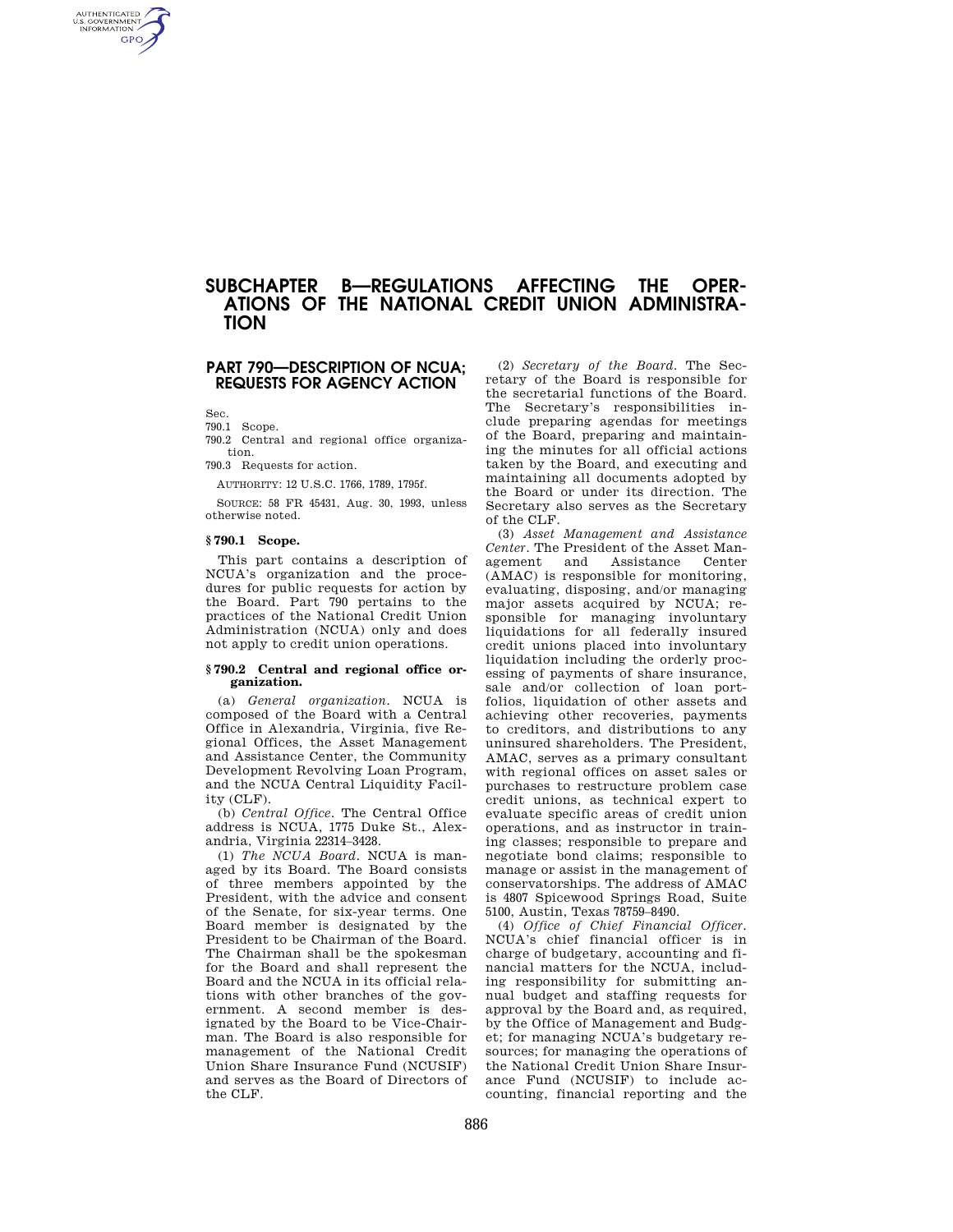### **National Credit Union Administration § 790.2**

collection and payment of capitalization deposits, insurance premiums and insurance dividends; for collecting annual operating fees from federal credit unions, for maintaining NCUA's accounting system and accounting records; for processing payroll, travel, and accounts payable disbursements; and for preparing internal and external financial reports. The Director is also responsible for providing NCUA's executive offices and Regional Directors with administrative services, including: agency security; contracting and procurement; management of equipment and supplies; acquisition; printing; graphics; and warehousing and distribution.

(5) *Office of Examination and Insurance.* The Director of the Office of Examination and Insurance: Formulates standards and procedures for examination and supervision of the community of federally insured credit unions, and reports to the Board on the performance of the examination program; manages the risk to the NCUSIF, to include overseeing the NCUSIF Investment Committee, monitoring the adequacy of NCUSIF reserves, analyzing the reasons for NCUSIF losses, formulating policies and procedures regarding the supervision of financially troubled credit unions, and evaluating certain requests for special assistance pursuant to Section 208 of the Federal Credit Union Act and for certain proposed administrative actions regarding federally-insured credit unions; serves as the Board expert on accounting principles and standards and on auditing standards; represents NCUA at meetings with the American Institute of Certified Public Accountants (AICPA), Federal Financial Institutions Examination Council (FFIEC) and General Accounting Office (GAO); and collects data and provides statistical reports. The Director is also responsible for developing and conducting research in support of NCUA programs, and for preparing reports on research activities for the information and use of agency staff, credit union officials, state credit union supervisory authorities, and<br>other governmental and private governmental groups.

(6) *Office of the Executive Director.* The Executive Director reports to the en-

tire NCUA Board. The Executive Director translates NCUA Board policy decisions into workable programs, delegates responsibility for these programs to appropriate staff members, and coordinates the activities of the senior executive staff, which includes: The General Counsel; the Regional Directors; and the Office Directors for Administration, Chief Financial Officer, Examination and Insurance, Human Resources, Chief Information Officer, and Public and Congressional Affairs. Because of the nature of the attorney/ client relationship between the Board and General Counsel, the General Counsel may be directed by the Board not to disclose discussions and/or assignments with anyone, including the Executive Director. The Executive Director is otherwise to be privy to all matters within senior executive staff's responsibility. The Executive Director also serves as the agency's Director of Equal Employment Opportunity (EEO).

(7) *Office of General Counsel.* The General Counsel reports to the entire NCUA Board. The General Counsel has overall responsibility for all legal matters affecting NCUA and for liaison with the Department of Justice. The General Counsel represents NCUA in all litigation and administrative hearings when such direct representation is permitted by law and, in other instances, assists the attorneys responsible for the conduct of such litigation. The General Counsel also provides NCUA with legal advice and opinions on all matters of law, and the public with interpretations of the Federal Credit Union Act, the NCUA Rules and Regulations, and other NCUA Board directives. The Office has responsibility for processing Freedom of Information Act requests and appeals. The General Counsel has responsibility for the drafting, reviewing, and publication of all items which appear in the FEDERAL REGISTER, including rules, regulations, and notices required by law and carrying out the Board's responsibilities under the Privacy Act.

(8) *The Office of Human Resources.* The Office of Human Resources provides a comprehensive program for the management of NCUA's human resources. This is done in support of NCUA's goal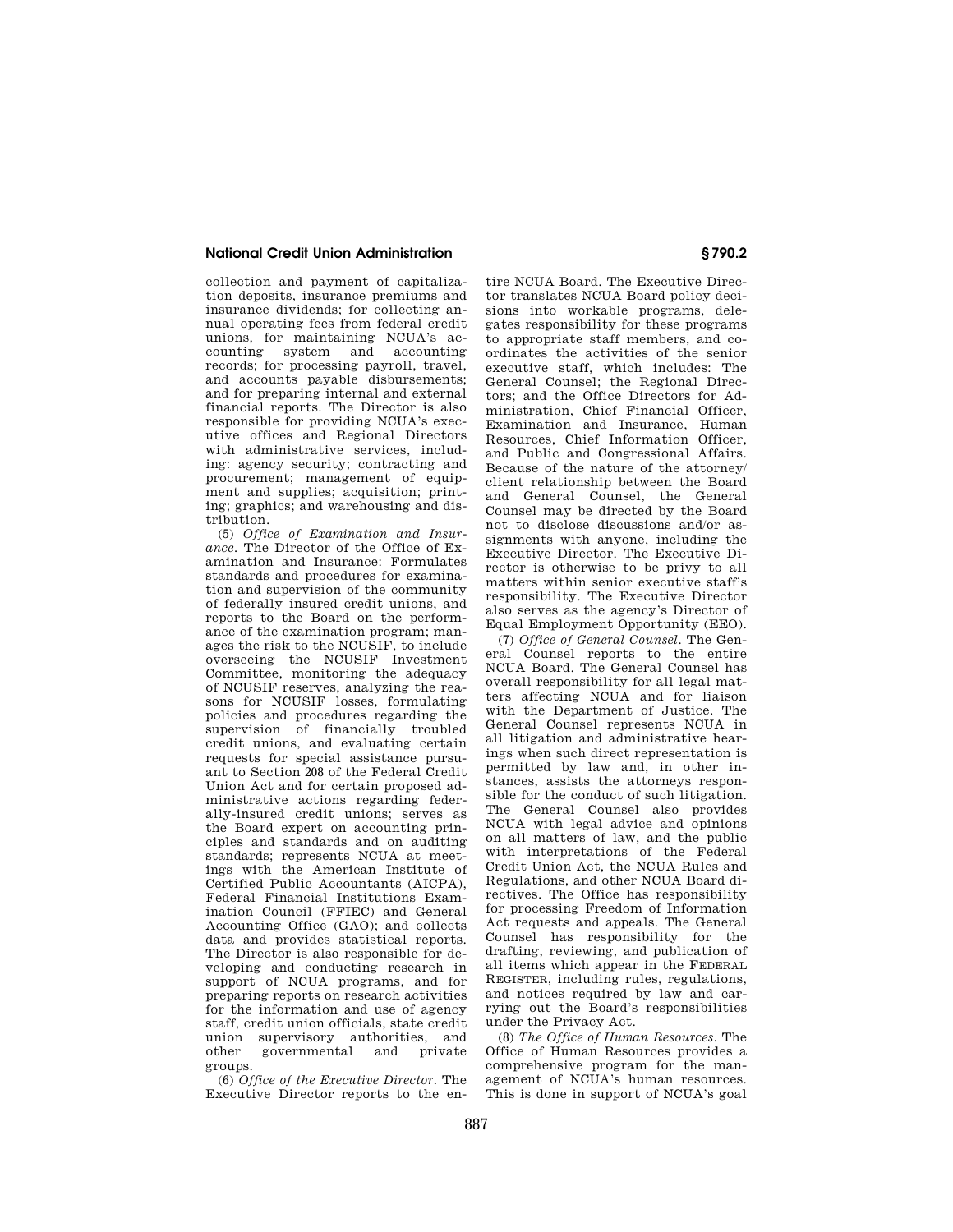to recruit, develop, and retain a quality and representative workforce. The Director is responsible for managing NCUA's compensation program, for facilitating good organization design, for staffing positions through recruitment and merit promotion programs, and for maintaining an automated personnel records system. The Director is also responsible for the Board's performance management, incentive awards, employee assistance, and benefit programs. These programs are geared to foster healthy employee/management relations and to provide employees with good working conditions. The Director is also responsible for providing a comprehensive program for the training and development of NCUA's staff, including developing policy consistent Government Training Act; providing training opportunities equitably so that all employees have the skills necessary to help meet the agency's mission; evaluating the agency's training and development efforts; and ensuring that the agencies training monies are spent in a cost efficient manner and in accordance with the law.

(9) *Office of the Chief Information Officer.* The Chief Information Officer has responsibility for the management and administration of NCUA's information resources. This includes the development, maintenance, operation, and support of information systems which directly support the Agency's mission, maintaining and operating the Agency's information processing infrastructure, responding to requests for releasable Agency information, and insuring all related material security and integrity risks are recognized and controlled as much as possible. The Chief Information Officer is also responsible for carrying out the Board's responsibilities under the Paperwork Reduction Act and in directing NCUA responses to reporting requirements.

(10) *Office of the Inspector General.*  The Inspector General reports directly to the Board and provides semi-annual reports regarding audit and investigation activities to the Board and the Congress. The Inspector General is responsible for: (a) Conducting independent audits and investigations of all NCUA programs and functions to pro-

**§ 790.2 12 CFR Ch. VII (1–1–10 Edition)** 

mote efficiency; (b) reviewing policies and procedures to evaluate controls to prevent fraud, waste, and abuse; and (c) reviewing existing and proposed legislation and regulations to evaluate their impact on the economic and efficient administration of the Agency.

(11) *Office of Public and Congressional Affairs.* The Director of the Office of Public Congressional Affairs is responsible for maintaining NCUA's relationship with the public and the media; for liaison with the U.S. Congress, and with other Executive Branch agencies concerning legislative matters; and for the analysis and development of legislative proposals and public affairs programs.

(12) *Office of Small Credit Union Initiatives.* This Office is responsible for coordinating NCUA policy as it relates to community development credit unions, including those credit unions designated as ''low-income.'' The Office administers the Community Development Revolving Loan Program for Credit Unions (Program). This Program was funded from a congressional appropriation and serves as a loan and technical assistance vehicle for low-income credit unions. The Office Director serves as Program Chairman and authorizes loans and technical assistance to participating credit unions. The Program is governed by part 705 of subchapter A of this chapter.

(13) *Office of Capital Markets and Planning.* This office is responsible for providing interest rate risk assessment, investment expertise and advice to the Board and agency staff and conducting research and development to assess risk areas of emerging products, delivery systems, infrastructure issues, and investments. The office provides leadership, vision and focus on the internal and external environment related to the development of the agency's long range planning and implementation of the Government Performance Act of 1993. The office provides a macro view of the industry in a way that can be integrated into the day-to-day program functions. A working relationship is maintained with the financial marketplace to develop resources available to the NCUA and keep abreast of product initiatives. The NCUA Investment Hotline housed in this office is a toll-free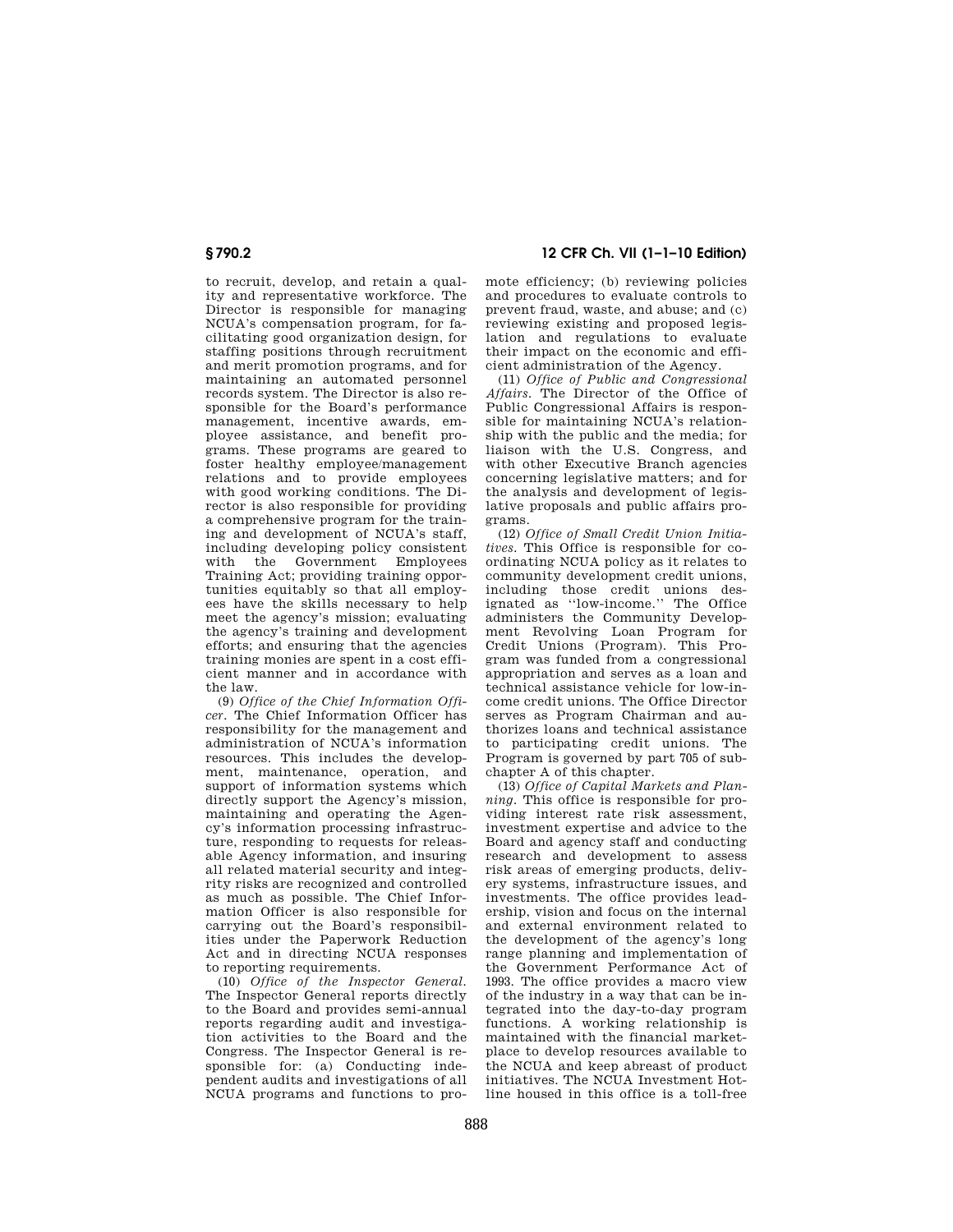## **National Credit Union Administration § 790.2**

number that is available to examiners, credit unions and financial product vendors to ask investment related questions. The Hotline provides NCUA an opportunity to be aware of current investment issues as they arise in credit unions and has permitted NCUA to become proactive, rather than reactive, to such issues. In addition, investment officers advise agency management on the purchase of authorized investments for the NCUSIF and the CLF.

(14) *Office of Corporate Credit Unions.*  The Director, Office of Corporate Credit Unions, manages NCUA's corporate credit union program in accordance with established policies and the corporate regulation. The Director's duties include directing chartering, examination and supervision programs to promote and assure safety and soundness; managing NCUA's corporate resources to meet program objectives in the most economical and practical manner; and maintaining good public relations with public, private and gov-

ernmental organizations, corporate credit union officials, credit union organizations, and other groups which have an interest in corporate credit union matters.

(15) *NCUA Central Liquidity Facility (CLF).* The CLF was created to improve general financial stability by providing funds to meet the liquidity needs of credit unions. It is a mixed-ownership government corporation under the Government Corporation Control Act (31 U.S.C. 9101 *et seq.*). The CLF is managed by the President, under the general supervision of the NCUA Board which serves as the CLF Board of Directors. The Chairman of the NCUA Board serves as the Chairman of the CLF Board of Directors. The Secretary of the NCUA Board serves as the Secretary of the CLF Board of Directors. The NCUA Board shall appoint the CLF President and Vice President.

(c) *Regional offices.* (1) NCUA's programs are conducted through five Regional Offices:

| Region<br>No. | Area within region                                                                                                                                  | Office address                                                              |
|---------------|-----------------------------------------------------------------------------------------------------------------------------------------------------|-----------------------------------------------------------------------------|
| 1             | Connecticut, Maine, Massachusetts, Michigan, New<br>Hampshire, Michigan, New Hampshire, New York,<br>Rhode Island, Vermont.                         | 9 Washington Square, Washington Avenue Extension,<br>Albany, NY 12205-5512. |
| $\ $          | Delaware, District of Columbia, Maryland, New Jersey,<br>Pennsylvania, Virginia, West Virginia.                                                     | 1775 Duke Street, Suite 4206, Alexandria, VA 22314-<br>3437.                |
| $III$         | Alabama, Florida, Georgia, Indiana, Kentucky, Mis-<br>sissippi, North Carolina, Ohio, Puerto Rico, South<br>Carolina, Tennessee, Virgin Islands.    | 7000 Central Parkway, Suite 1600, Atlanta, GA 30328-<br>4598.               |
| IV            | Arkansas, Illinois, Iowa, Kansas, Louisiana, Minnesota,<br>Missouri, Nebraska, North Dakota, Oklahoma, South<br>Dakota, Texas, Wisconsin.           | 4807 Spicewood Springs Road, Suite 5200, Austin, TX<br>78759-8490.          |
| V             | Alaska, Arizona, American Samoa, California, Colorado,<br>Guam, Hawaii, Idaho, Montana, Nevada, New Mex-<br>ico, Oregon, Utah, Washington, Wyoming. | 1230 W. Washington Street, Suite 301, Tempe, AZ<br>85281.                   |

(2) A Regional Director is in charge of each Regional Office. The Regional Director manages NCUA's programs in the Region assigned in accordance with established policies. This person's duties include: Directing chartering, insurance, examination, and supervision programs to promote and assure safety and soundness; managing regional resources to meet program objectives in the most economical and practical manner; and maintaining good public relations with public, private, and governmental organizations, Federal credit union officials, credit union organizations, and other groups which have an interest in credit union matters in the assigned Region. The Director maintains liaison and cooperation with other regional offices of Federal departments and agencies, state agencies, city and county officials, and other governmental units that affect credit unions. The Regional Director is aided by an Associate Regional Director for Operations and Associate Regional Director for Programs. Staff working in the Regional Office report to the Associate Regional Director for Operations. Each region is divided into examiner districts, each assigned to a Supervisory Credit Union Examiner; groups